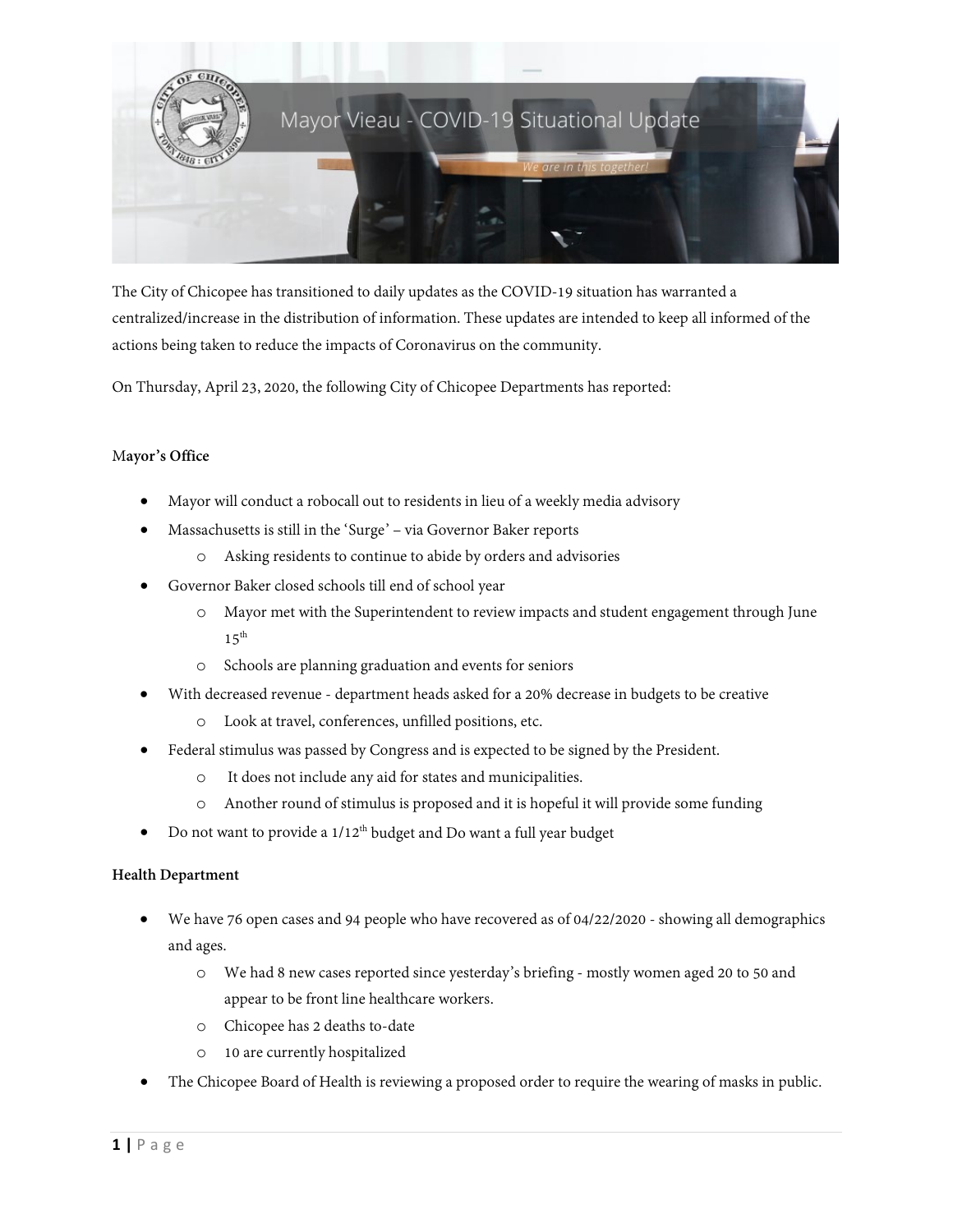- o It is an advisory but many people are not following the advisory. Northampton has an order in place. Requiring people to wear a mask and we are looking at their enforcement.
- o Big Y has required masks and allows the use of turtle necks, scarves or other coverings.
- o Reminder to people of advisory added to Mayor's robocall
- Nurses are tracing contacts and seeing more contacts with younger positive cases

## **Police Department**

- No new officers in self-quarantine and staff is all reporting
- Masks currently are at the discretion of the business
	- o Businesses are providing a notice of a time frame when they will prohibit a non-mask wearer from entering the store
- There are posters which describe the percentage of passing a virus with different scenarios of two people wearing a mask.
	- o Would be good to post these for educational purposes
	- o Need to check the statistics and possibly the CDC has something on transmission
- Police received a grant from the DOJ
	- o Must purchase items with reimbursement after purchase

### **Fire Department**

- There is still one firefighter out with a positive test result under quarantine.
	- o All other firefighters are well and reporting for duty
- There was a news report this morning on rates of infection and deaths in surrounding communities.
	- o Chicopee was not listed but other communities had much higher number of cases with them being 4 times our numbers and smaller communities
	- o It appears that Chicopee's policies and guidelines are working to save lives and stop the infections in our community
	- o Departments working as a team are doing great things and helping the residents of Chicopee through this time

# **Emergency Management**

- EM has PPE available
- Cloth masks were delivered to
	- o DPW, ( Forestry, Water, Sewer treatment, highway, sanitation) and the CELD completed
	- o School lunch providers will be delivered the 30 needed masks tomorrow
	- o Still need to provide some masks to the Parks Department
- Waste water also received face shields
- EM is getting additional grant funding along with the annual grant
	- o These funds must be spent on COVID related expenses